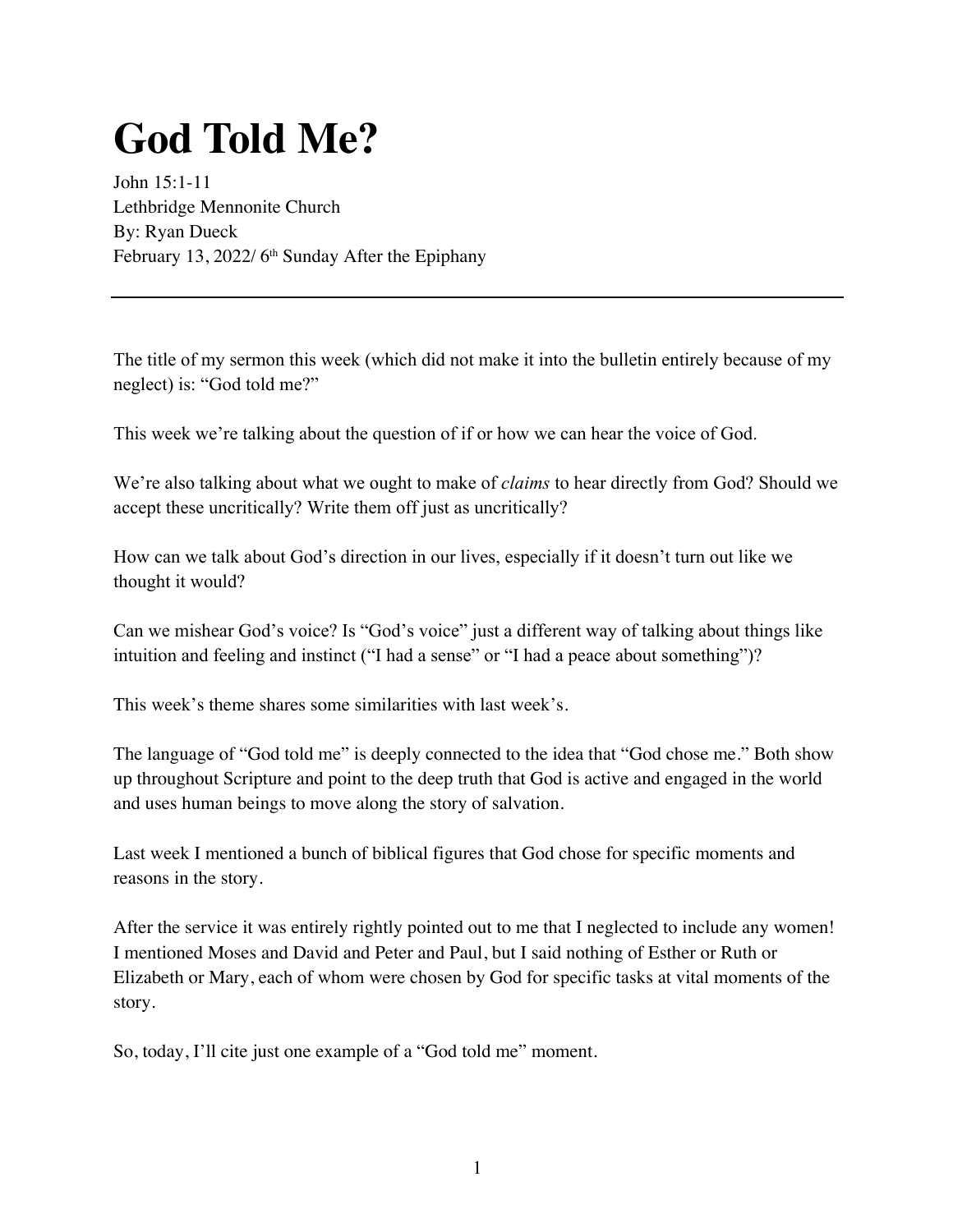In Genesis 16, we read about Hagar, an Egyptian slave girl. Abraham and Sara have been told that they will be made into a great nation, but they remain childless. Sara tells Abraham to use Hagar instead of her—perhaps this will be the way the promise will be fulfilled.

Hagar conceives and Sara resents her for it and mistreats her terribly. Hagar flees into the desert where she encounters an angel of the Lord by a spring.

In language that would be echoed thousands of years later with another visitation to another young girl, the angel says, "You will give birth to a son… The Lord has heard your misery."

The news is less promising after that because the angel says that her son, Ishmael, will be a wild, unruly, and a source of conflict with his brothers.

But Hagar hears this word from the Lord as a word of comfort. She is the only woman in all of Scripture to confer a name upon God. She says, "You are the God who sees me. I have now seen the One who sees me."

God sees. And God speaks.

God speaks in dramatic and unobtrusive ways. God speaks to the powerful and the influential and to a frightened slave girl in the desert and everyone in between.

*God speaks.* The language of "God told me" points to the basic Christian conviction that God is alive and active in our world.

\*\*\*

And yet, as we know "God told me" is a tricky phrase to use.

How do you feel when you hear someone say, "God told me \_\_\_\_\_" Or, "God led me to do \_\_\_\_\_" or "God showed me \_\_\_\_\_\_?"

I won't ask for a show of hands, but if I were to guess, I would say that many of us in this room (and watching online) do not have an immediately positive reaction to these kinds of statements.

Why not? Most of us probably believe, on an abstract level, that God speaks to human beings. We would point to stories from Scripture (like the one I just shared) or perhaps important events in history as evidence for this.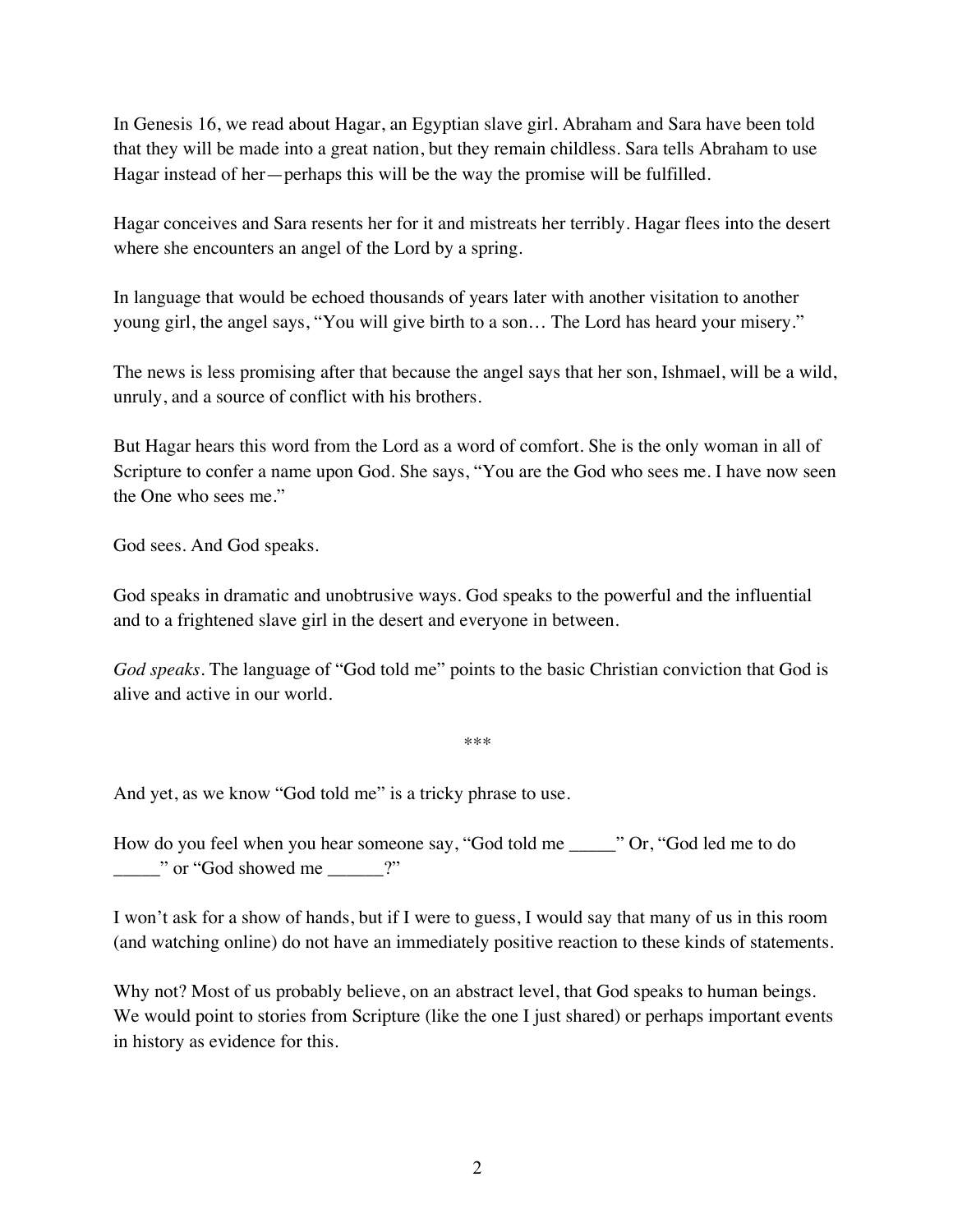But we are far more reticent to use this language ourselves. And we are often suspicious of those who use it today.

Many of us have seen this kind of language misused and abused. We have seen it used as a trump card in a play for power. There is no shortage of (almost always men) throughout history, from unscrupulous TV preachers to cult leaders and many more, who have used the language of "God told me" to manipulate people toward their own ends, to equate *their* will with *God's* will.

In particularly sad stories, there are cases where people claim that "God told them" that someone would be healed from an illness or a disease, which can lead vulnerable and hurting people to be devastated if this doesn't happen.

God is the ultimate trump card, after all. Saying "God told me" instantly transports a statement into a domain where, a) it claims ultimate authority; and, b) it cannot be proved or disproved.

It also becomes very difficult to admit error when the stakes have been so heightened with unambiguous "God told me" or "God told us" talk. Especially when things don't go as we promised or expected.

Most of us have also seen "God told me" used in ways that aren't deliberately malicious or power-hungry, but more or less innocent attempts to take the decisions we make into a more spiritual register.

Part of this is good and worthy of affirmation. We believe that God is involved and interested in the events of our everyday lives.

And so, we say things like, "God told me who to marry" or "God told me which job to pursue" or "God told me to confront you about this or that error in your theology."

Sometimes this may be true. But again, it's hard to verify as these statements rely on individuals' subjective experiences.

And there is also the basic truth the will of God is very often wide and general and allows us all kinds of freedom within it to choose. I think we sometimes assume a specificity for God's will in our lives that isn't accurate or helpful.

Naomi and I were discussing this on a walk earlier this week (she asked this week's question and told me it was ok to share this). I asked her, "Wait, so you don't think that God told you to marry me or that God specifically brought us together?" Her response was, "No, I think we were just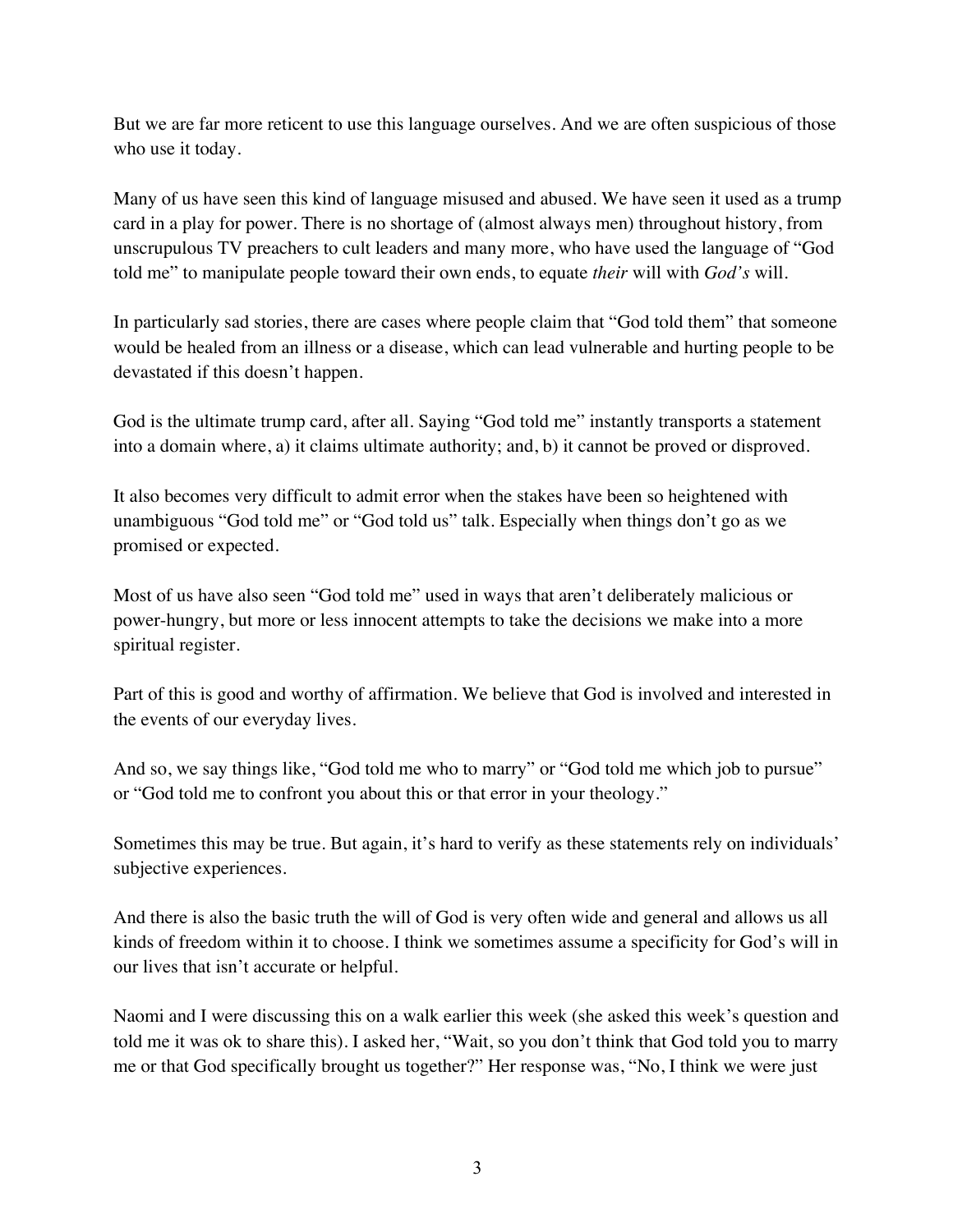kids who had fun together in youth group." I doubt these kinds of sentiments will find its way on to many Valentine's Day cards tomorrow. I promptly rebuked her for her bad theology  $\circledcirc$ ).

But sometimes we imagine God's will in far too specific terms. I think that God is more interested in the kinds of people we are becoming than the specifics of what we do at any given moment. God can accomplish his purposes in our character in a wide variety of ways.

Finally, there is also just plain old human sin and error. This is a theme that has woven its way throughout our Faith Questions series this year.

We are not infallible listeners or interpreters! This is true of basic human communication to say nothing of the divine.

The last few weeks (months, years) have made this plain. Whether it's the pandemic or the protests or the general polarization of our discourse, I have been struck recently by how difficult it is to communicate well, how easily words are misconstrued or misunderstood or misspoken or misdirected, how poor we often are at listening.

The gap between "what we say" and "what someone else hears" often seems like a chasm that is virtually impossible to cross.

So, communication—speaking, listening, hearing accurately—is hard (even on the human level). We are decidedly imperfect listeners.

I heard a memorable way of putting this on a podcast on my drive in this morning: "Human beings are not divided into saints and sinners but sinners who imagine themselves to be saints and saints who know themselves to be sinners."

\*\*\*

Perhaps this all sounds a bit bleak—like it's virtually impossible to hear from one another well, much less God! Would it be safer to just abandon "God told me" from our vocabularies?

Well, to return to a question that Jen asked a few weeks ago in her sermon about evangelism in the aftermath of colonialism, "Does the abuse or misuse of a good thing mean that we don't do it anymore?

Not surprisingly, I think the answer is, "no."

The gospel of John begins with the well-known words,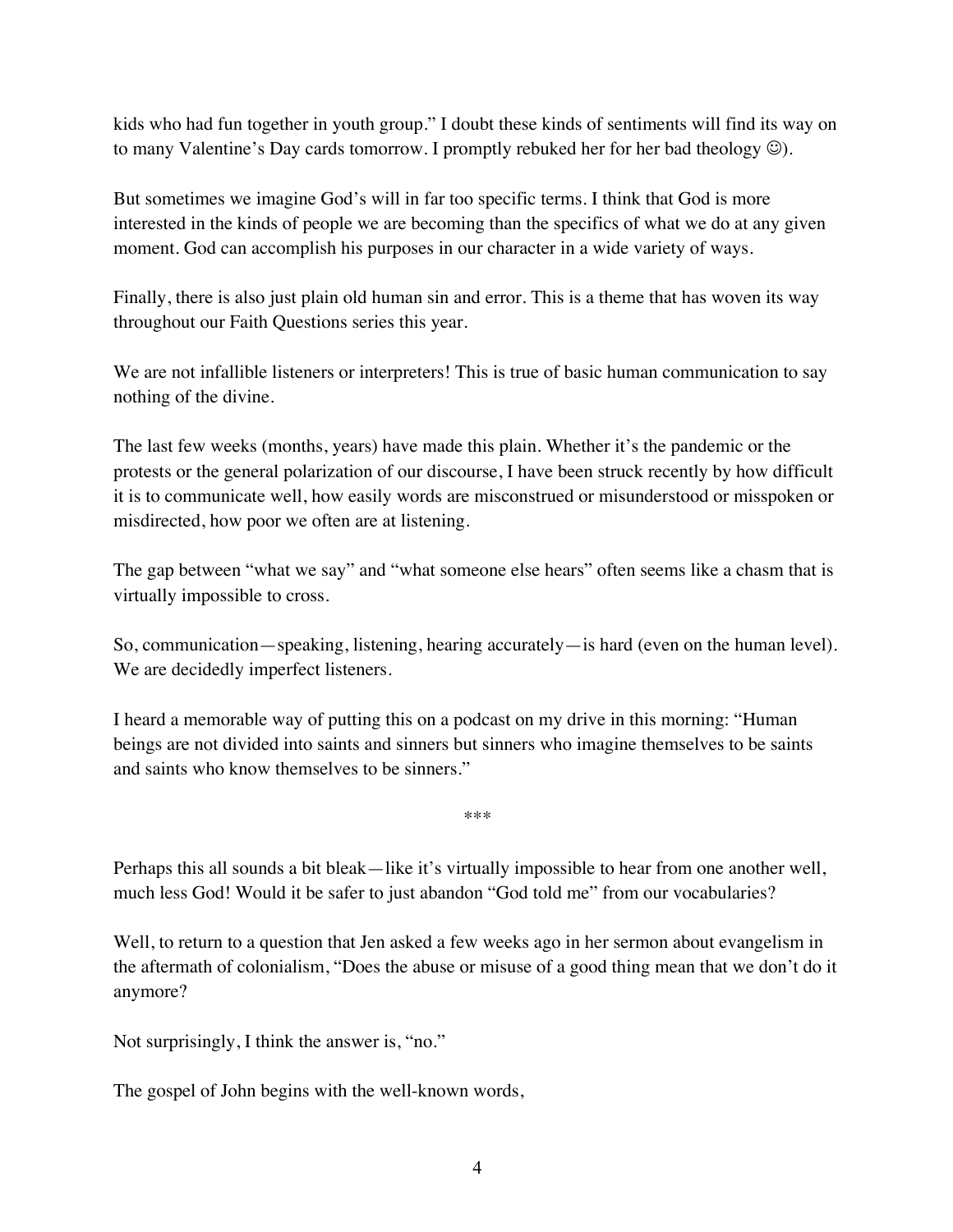In the beginning was the Word, and the Word was with God, and the Word was God.

These words echo other words from Genesis 1. In the beginning… God said, let there be… and there was… And it was good.

God spoke. And a world came into being.

The world is a result of a Word. The world *is* because Someone spoke.

And that Someone, apparently, expects human beings to be able to listen, to understand, to respond. Somehow, at the heart of reality itself, there is speech, words, listening, responding.

Communication is at the very heart of God's nature and purposes in the world.

Evidently God trusts us with words. They are, like all of God's good gifts, meant to be stewarded wisely and humbly, acknowledging our limitations and the possibility of hearing wrongly.

Not used as weapons, not wasted on the addictive noisy clutter that distracts and degrades, not used to bolster power or to manipulate.

No, words, like hands and feet and hearts and minds, are to be subservient to the demands of love.

Because if we take the story of Scripture seriously, we know that whatever else we might think the Word is trying to say to us, love is at the centre of it. Love is what the Word has always been trying to say.

And if love is at the center of how we are seeking to hear and respond to God's voice in our lives, we will rarely go wrong.

Even here, there will be disagreements, of course. The specifics of what love requires in any given moment are not always obvious.

This is why I chose the passage about the vine and the branches. Jesus says to his disciples, "Abide in me, abide in my love." Some translations use the word "remain."

The Greek word that both are translating has a wide and deep range of meanings. It can mean to "accept or act in accordance with." It can mean, "to not depart" or "to continue to be present." It can mean "to last" or "to endure."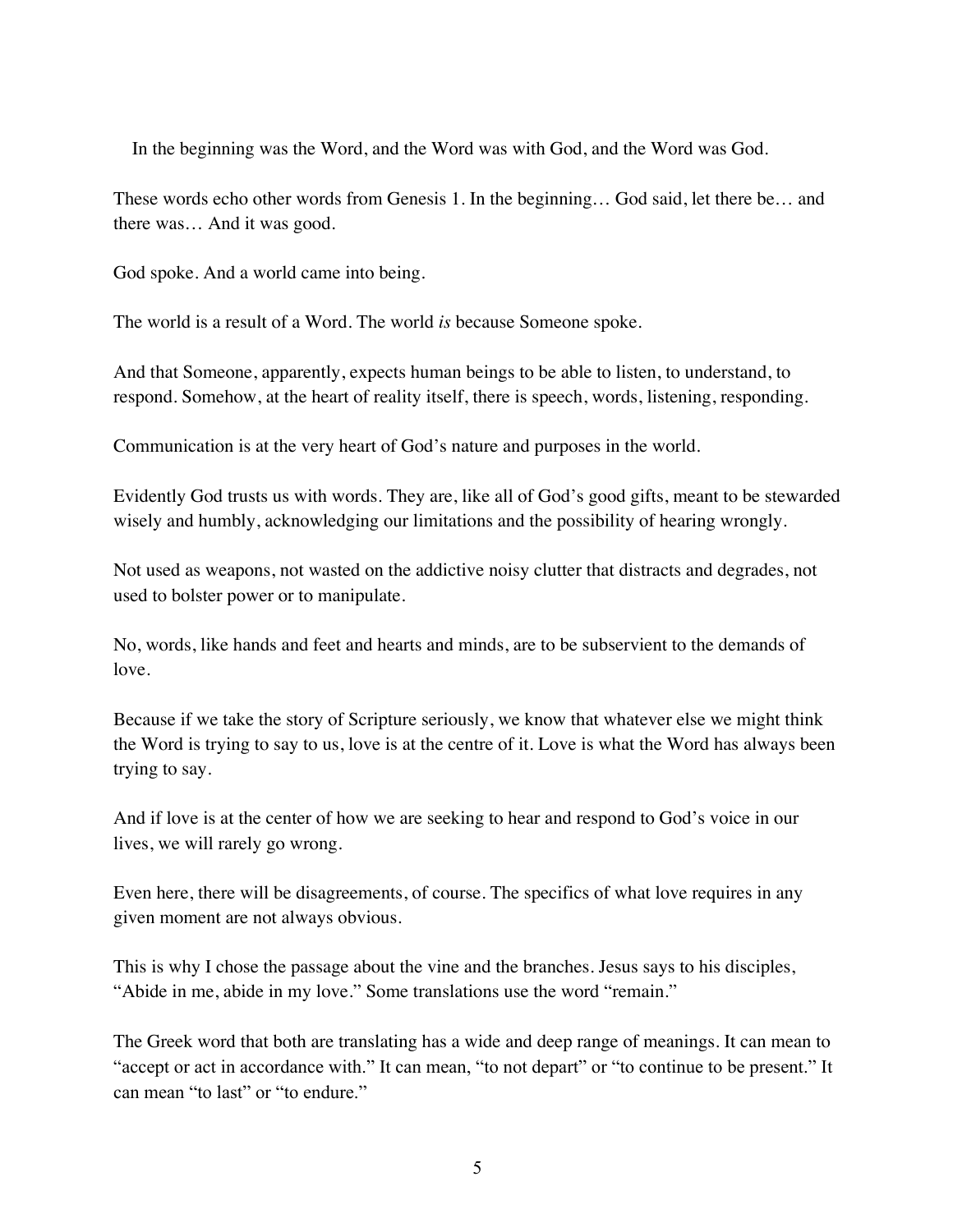All of these communicate something about how we are to orient ourselves to Jesus and to the love he has shown us.

I think of this as kind of marinating in the stories of Jesus, the example of Jesus, the teaching of Jesus, the presence and power of Jesus. When we do this, we come to take on a Jesus-y way of looking at and living in the world.

We don't interpret everything infallibly or automatically know what the right thing to say or do in any given situation might be, but our default setting is ever closer to Christ's voice and Christ's way of being in the world.

For me, the clearest and most personal example of this in my life was when we decided to pursue adoption. Once Naomi and I discovered that biological children were unlikely for us, it took us almost no time to decide that we wanted to adopt as our first choice.

I think this was because we had both been trying, however imperfectly, to see and interpret the world through Jesus-shaped lenses.

Now, I'm not saying that anyone who doesn't pursue adoption is not following the voice of God. Not by any means. Every story is different, and God walks with and speaks to each of us in ways particular to our own circumstances.

But for me, this was the voice of God in my lives.

What we attend to, what we spend our time on, the stories that we give ourselves to shape how we look at the world and which voices we hear.

We can see evidence of this every day in people whose primary narrative that gives their life meaning is this pandemic or the politics around it. Many, many people have spent the last two years marinating in fear and anger and polarization and trying to prove other people wrong.

And gradually they come to see the world as not much more than a stage for this political drama to unfold upon. It becomes the lens through which they see everything.

It matters how we abide.

\*\*\*